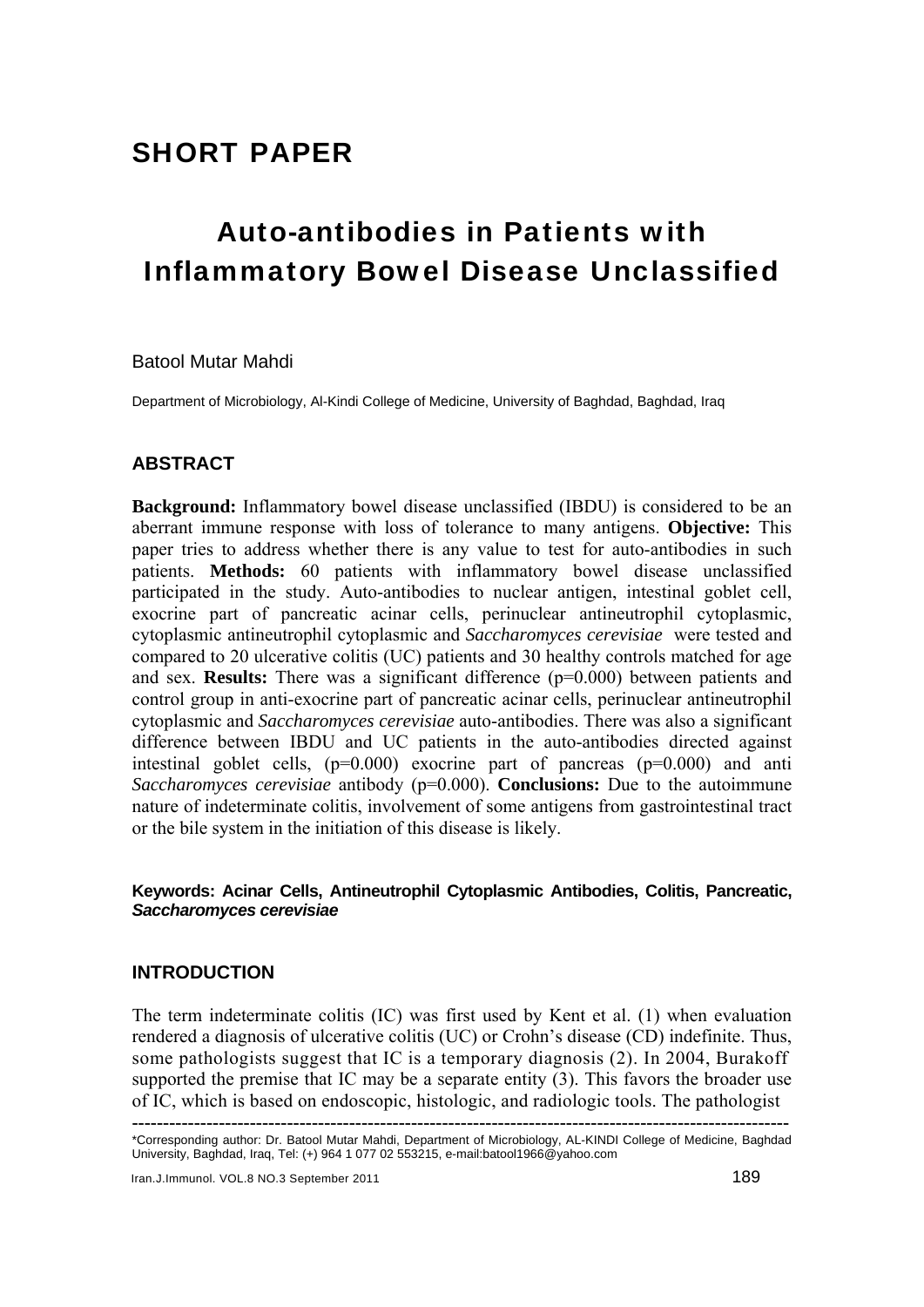Geboes et al. (4,5) used the term inflammatory bowel disease unclassified only when endoscopic biopsies were available for the study and the surgeons used the term indeterminate colitis for the same condition on surgical specimens.

This disease results from an aberrant immune response and loss of tolerance to many self-antigens, leading to chronic inflammation of the gut. This idea is supported by the occurrence of antibodies directed to microbial and self antigens. In case of CD, NOD2/CARD15 gene conferred susceptibility to this disease (6). Peeters et al. (7) evaluated patients with IC prospectively to determine if the serological autoantibody tests might be helpful in improving the diagnostic accuracy of categorizing IC. Autoimmune disorders form part of a broad spectrum of diseases which are often associated with impaired Treg production or maintenance  $(8)$ . Joosens et al. in a multicenter prospective study, had found that  $ASCA + /pANCA$ - predicts CD in 80% of patients with IC and ASCA-  $/p$ ANCA + predicts UC in 63.6%. Patients who remain IC do not show antibodies against ASCA or pANCA (9). There are a series of integrated genetic and serological markers and clinical phenotypes in the classification of inflammatory bowel disease (10). Serum autoantibodies, which appear long before onset of clinical disease, are the characteristic feature of autoimmune diseases (11). The seroprevalence of these Auto-antibodies among different studies has been quite variable, likely in part due to lack of standardization of the techniques used in these assays (12). These Autoantibodies (serological markers) are non-invasive and may be helpful in the identification of this group of inflammatory bowel disease unclassified.

# **MATERIALS AND METHODS**

**Subjects.** The patient group consisted of 60 patients with inflammatory disease unclassified. They were defined and diagnosed by their specialist physicians according to the clinical, endoscopic, radiological and histopathological examinations. The duration of the disease was more than one month. They had received no definite treatment and had no concomittant liver disease. They consulted Al-Kindi Teaching Hospital in Baghdad from January 2007 to January 2010. The second group consisted of 20 ulcerative colitis patients. Out of these, nineteen had left sided colitis and one patient had pan colitis.

**Histopathology Study.** The histopathological readings were done in triplicate on the specimens taken from either one or multiple biopsies from ileum or the different segments of colon depending on the case. The slides were read by more than one pathologist who did not know about the project. Patients with the clinical features of chronic inflammatory bowel disease unclassified, without small bowel involvement, in which endoscopy was non-conclusive, microscopy indicated active and patchy transmucosal chronic inflammation with a minimal to moderate architectural distortion. Small bowel involvement was excluded by macroscopic and microscopic evaluation of the terminal ileum at ileocolonoscopy and by small bowel x-ray barium follow-through studies.

Patients with malignant, hematomatous, hyperplastic and inflammatory polyp, diverticular disease, hemorrhoids and drug-induced colitis were excluded from the study. Infectious colitis and other types of colitis were excluded by stool cultures and parasitic examinations. The control groups consisted of 30 healthy volunteers, age- and sex-matched with the first group and were chosen from staff employees.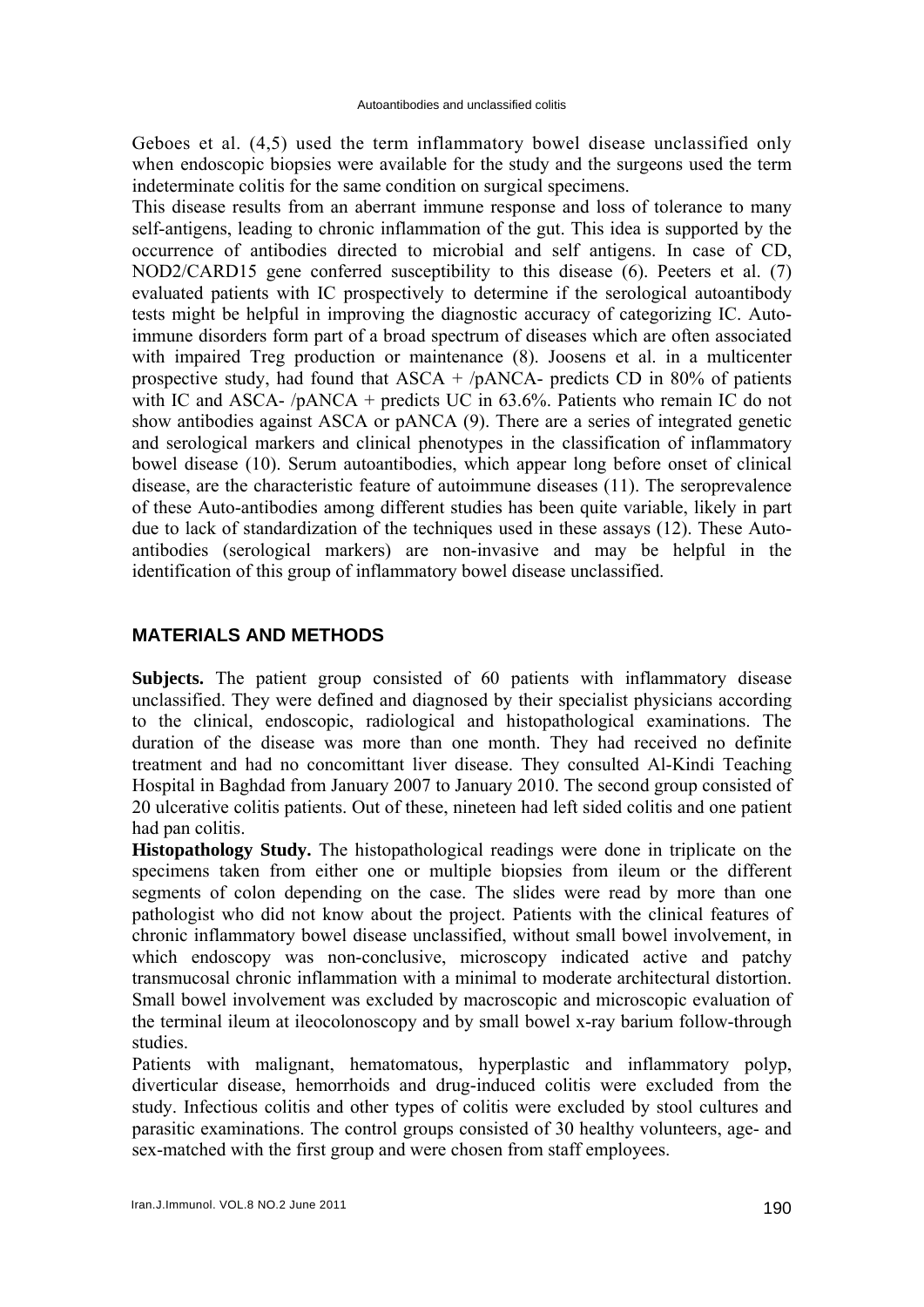#### Mutar Mahdi B

Sera prepared from the blood samples of each group were stored at  $-70^{\circ}$ C until analyzed. Auto-antibodies against nuclear antigen, neutrophils (perinuclear antineutrophil cytoplasmic antibodies (pANCA) and cytoplasmic antineutrophil cytoplasmic antibodies (cANCA), intestinal goblet cells, *Saccharomyces cerevisiae* and the exocrine part of antipancreatic acinar cells were detected in the diluted serum (1:100) of both groups by indirect immunofluorescence using EURO IMMUNE test- (GERMANY). Assays were done in triplicate; the plates were read by more than one observer who was unaware of the origin of the sera.

The study was approved by the Ethical Committee of the Al-Kindi College of Medicine, Baghdad University and Al-Kindi Teaching Hospital, and all samples were obtained with informed consent in accordance with the Al-Kindi Teaching Hospital Declaration.

**Statistical Analysis.** Data were analyzed statistically using descriptive statistics (Frequencies for Tables, mean and standard deviation) and inferential statistics (Chisquare test). All of these were done using MiniTab statistical software program 13.20. A p value ≤ 0.05 was considered significant.

# **RESULTS**

The results of this study revealed that males constituted 66.6% of the studying group. There were no significant difference between the healthy group and the UC group as shown in Table 1.

|                         |        | <b>IC</b> patients<br>$n=60\,(%)$ | UC group<br>$n=20\frac{6}{6}$ | <b>Control group</b><br>$n=30\,(%)$ | <b>P</b> value |
|-------------------------|--------|-----------------------------------|-------------------------------|-------------------------------------|----------------|
| Sex                     |        |                                   |                               |                                     |                |
|                         | Male   | 40(66.6)                          | 15(75)                        | 15(50)                              | $0.152^{k}$    |
|                         | Female | 20(33.3)                          | 5(25)                         | 15(50)                              |                |
| Age (Mean $\pm$ SD yrs) |        |                                   |                               |                                     |                |
| $\alpha$                |        | $45.67 \pm 15.54$                 | $41.25 \pm 20.5$              | $44 \pm 15.22$                      | $0.757^{\&}$   |

**Table 1. Sex and age disparity among inflammatory bowel disease unclassified, ulcerative colitis patients and control group.**

& Not significant

There was no significant difference in mean age and state of smoking among inflammatory bowel disease unclassified, UC patients and control group (Tables 1 and 2). To best of our Knowledge there were no other patients diagnosed with CD in our country.

Auto-antibodies detected against perinuclear antineutrophil cytoplasmic antibodies (66.6%), *Saccharomyces cerevisiae* (58.3%) and exocrine part of pancreatic acinar cells (53.3%) were detected in inflammatory bowel disease unclassified patients, and not in the control group.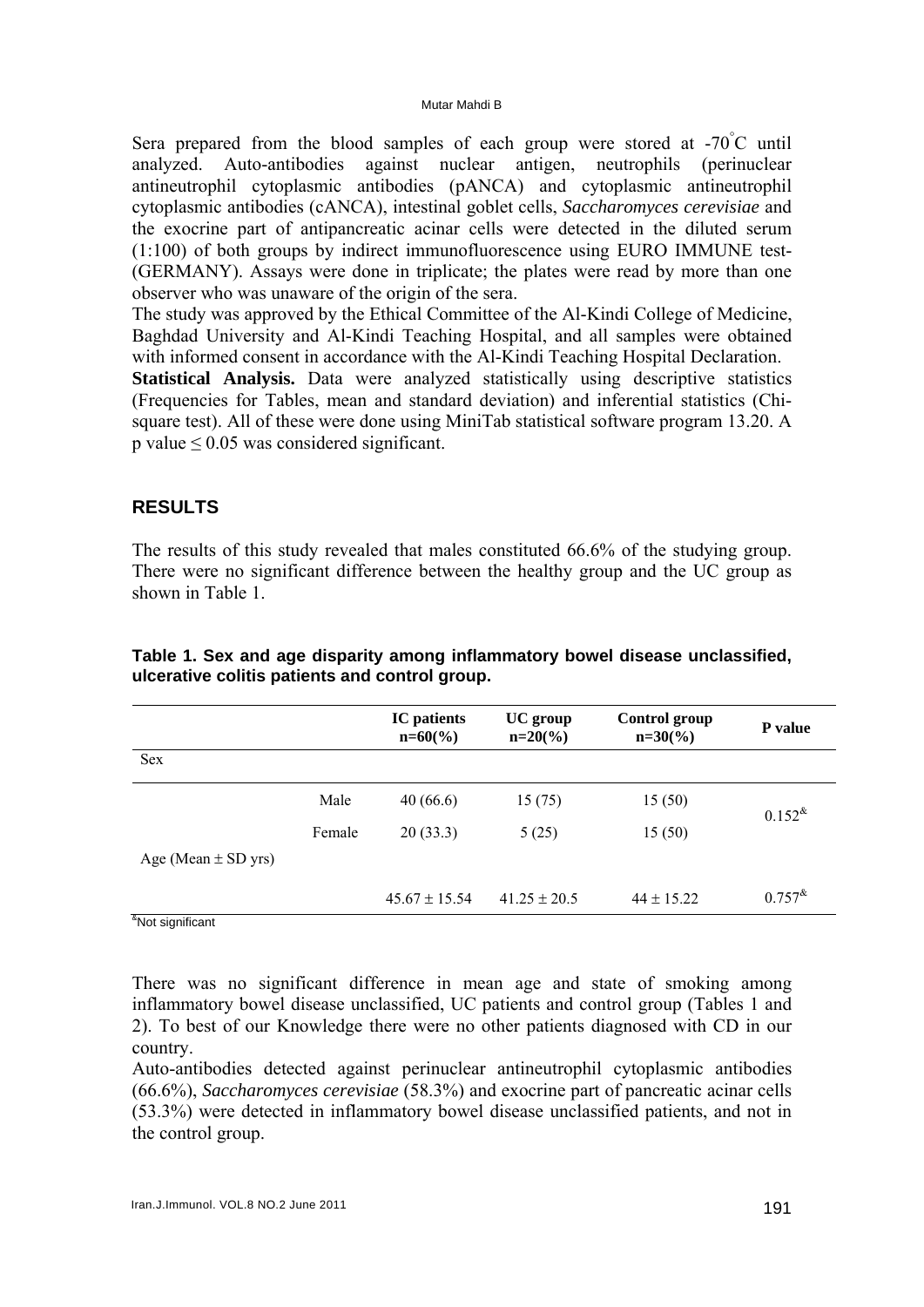| <b>Smoker</b>  | <b>IC</b> patients<br>$n=60$<br>$No.(\% )$ | UC group<br>$n=20$<br>$No.(\% )$ | Control group<br>$n=30$<br>No. (%) | <b>P-value</b> |
|----------------|--------------------------------------------|----------------------------------|------------------------------------|----------------|
| Yes            | 25(41.6)                                   | 8(40)                            | 19(63.3)                           |                |
| N <sub>0</sub> | 20(33.3)                                   | 8(40)                            | 8(26.6)                            | 0.445          |
| Ex-smoker      | 15(25.0)                                   | 4(20)                            | 3(10.0)                            |                |

|  |  |  | Table 2. State of smoking among inflammatory bowel disease unclassified, |  |  |
|--|--|--|--------------------------------------------------------------------------|--|--|
|  |  |  | ulcerative colitis patients and the control group.                       |  |  |

Table 3 shows significant differences among inflammatory bowel disease unclassified, UC and control group in Auto-antibodies directed against intestinal goblet cells, exocrine part of pancreatic acinar cells, perinuclear antineutrophil cytoplasmic antibodies and Saccharomyces cerevisiae.

| <b>Positive</b><br>Autoantibods <sup>*</sup><br>(IgG,IgM and IgA)  | <b>IC</b> patients<br>$n=60$<br>No $\left(\frac{0}{0}\right)$ | <b>UC</b> group<br>$n=20$<br>No $(\% )$ | <b>Control group</b><br>$n=30$<br>No $(\% )$ | <b>P-value</b> |
|--------------------------------------------------------------------|---------------------------------------------------------------|-----------------------------------------|----------------------------------------------|----------------|
| Nuclear antigen                                                    | 3(5)                                                          | 1(5)                                    | 2(6.6)                                       | 0.943          |
| Intestinal goblet cell                                             | 2(3.3)                                                        | 10(50)                                  | 1(3.3)                                       | 0.000          |
| Exocrine part of<br>pancreatic acinar cells                        | 32(53.3)                                                      | 2(10)                                   | 1(3.3)                                       | 0.000          |
| perinuclear<br>antineutrophil<br>cytoplasmic antibodies<br>(pANCA) | 40(66.6)                                                      | 17(85)                                  | 2(6.6)                                       | 0.000          |
| cytoplasmic<br>antineutrophil<br>cytoplasmic antibodies<br>(cANCA) | 0(0)                                                          | 0(0)                                    | 0(0)                                         |                |
| Saccharomyces<br>cerevisiae<br>(ASCA)                              | 35(58.3)                                                      | 1(5)                                    | 3(10)                                        | 0.000          |

|                                                                  |  |  |  |  |  |  | Table 3. Auto antibodies of patients with inflammatory bowel disease |  |  |
|------------------------------------------------------------------|--|--|--|--|--|--|----------------------------------------------------------------------|--|--|
| unclassified, ulcerative colitis and the healthy control groups. |  |  |  |  |  |  |                                                                      |  |  |

\*The isotypes of Auto-antibodies were mixed (IgG, IgA and IgM).

In this study, the patients with inflammatory bowel disease unclassified could not be followed-up to see if they progress to CD or UC or inflammatory bowel disease unclassified or recover.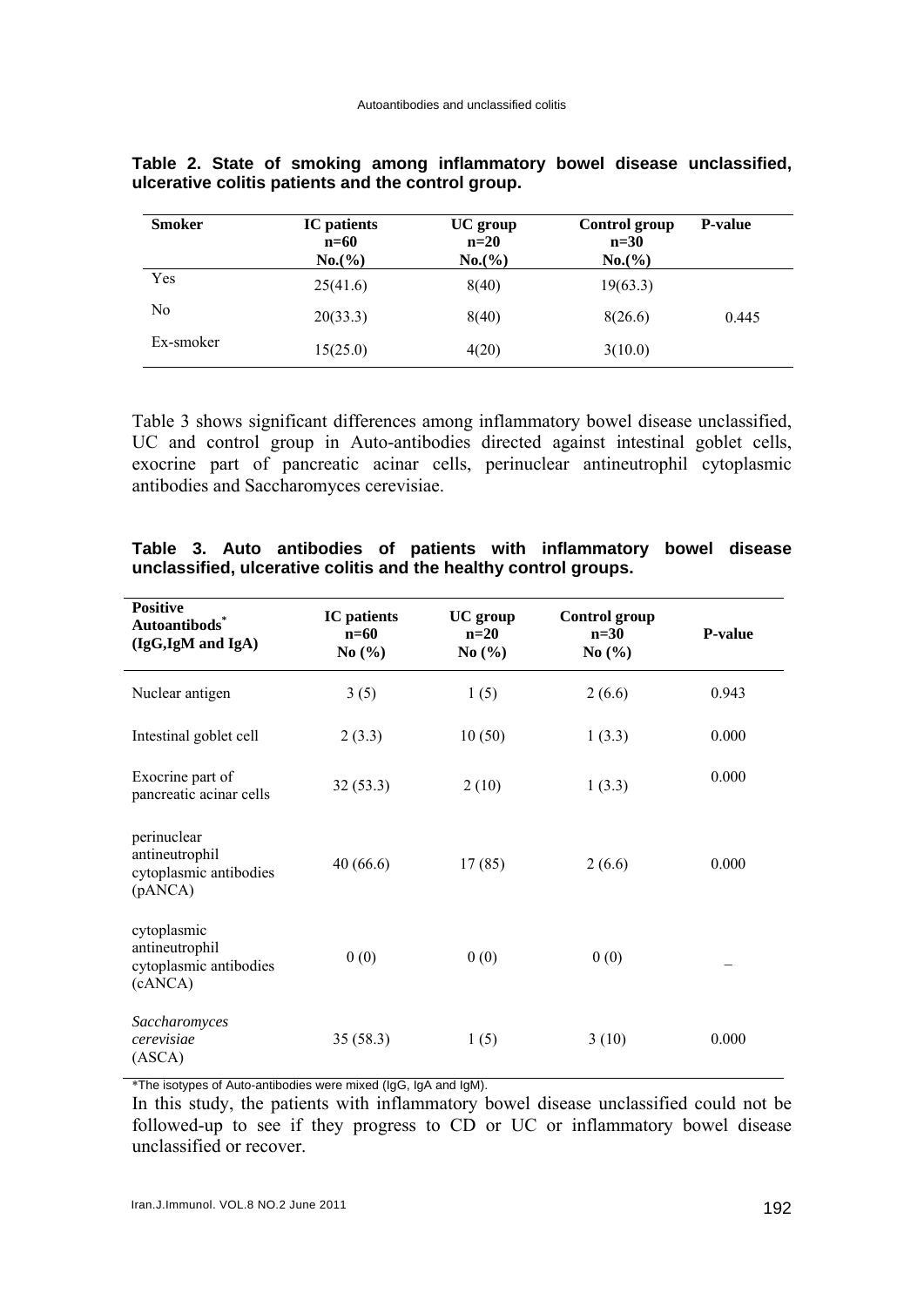## **DISSCUSION**

The results reported in this study demonstrate that sera of patients suffering from inflammatory bowel disease unclassified contain Auto-antibodies reacting with one or more antigens ( pANCA 66.6%, ASCA 58.3%, exocrine part of pancreatic acinar cells 53.3% and intestinal goblet cells 3.33%) and are significantly different (p=0.000) from other UC and control groups. The Auto-antibodies were of mixed isotypes (IgG, IgM and IgA). There was no age and sex limitation among inflammatory bowel disease unclassified, UC patients and the control group.

It seems that we are dealing with Auto-antibodies that contribute to the pathogenesis of bowel disease unclassified, because they are present in a considerable amount in intestinal goblet cells  $(3.33\%)$  and the highest percentage acts against  $pANCA + ASCA$ -(66.6%). Circulating Auto-antibodies against these antigens have been reported by other authors. Joossens et al. (9) could demonstrate 61.5% of Auto-antibodies against ASCA and  $63\%$  against pANCA in IC patients and pANCA + predicts UC in  $63.6\%$ . This mild difference may be due to methods used and severity of disease in selected patients. It was reported that a combination of pANCA and ASCA measurments is better than estimating pANCA alone (13). ASCA develops due to an increased permeability of yeast antigens in the small bowel which activates immune cells (14-15-16). In case of pANCAs, they are directed against antigens in the nuclei, the granules and the cytosol (17-18) these serological markers have high specificities and low sensitivities; therefore they have therapeutic functions. a role in the treatment (19).

Other Auto-antibodies such as exocrine pancreas which is found in 30% of CD patients (20) is directed against normal pancreatic juice (21) and is found in a low titer in UC (22) especially in the first degree relatives of the patients (23). In our study we also demonstrated the exocrine pancreas autoantibody in inflammatory bowel disease unclassified (53.3%). Another Antibody observed is anti goblet cell autoantibody, present in 3.3% of the inflammatory bowel disease unclassified patients. This anti goblet cell autoantibody is specific to ulcerative colitis (69%) (24) and 3.33 % of our inflammatory bowel disease unclassified patients and 50% of our UC cases demonstrated it. These variations in the development of Auto-antibodies may be due to genetic factors (6), geographical (25), and ethnic factors  $(26)$ , socioeconomic status (27) and human leukocyte antigen (HLA) typing (28).

These serological markers are important in the diagnosis, management, disease monitoring, severity and prognosis of disease in ulcerative colitis and Crohn's disease or inflammatory bowel disease unclassified, while Tremaine (29) has found the diagnosis of inflammatory bowel disease unclassified by exclusion.

We conclude the auto-immune nature of this disease. There are some antigens originating from gastrointestinal tract or the bile system that may be involved in the initiation of the inflammatory bowel disease unclassified.

## **ACKNOWLEDGMENTS**

The author would like to thank all patients and staff who help me in this manuscript